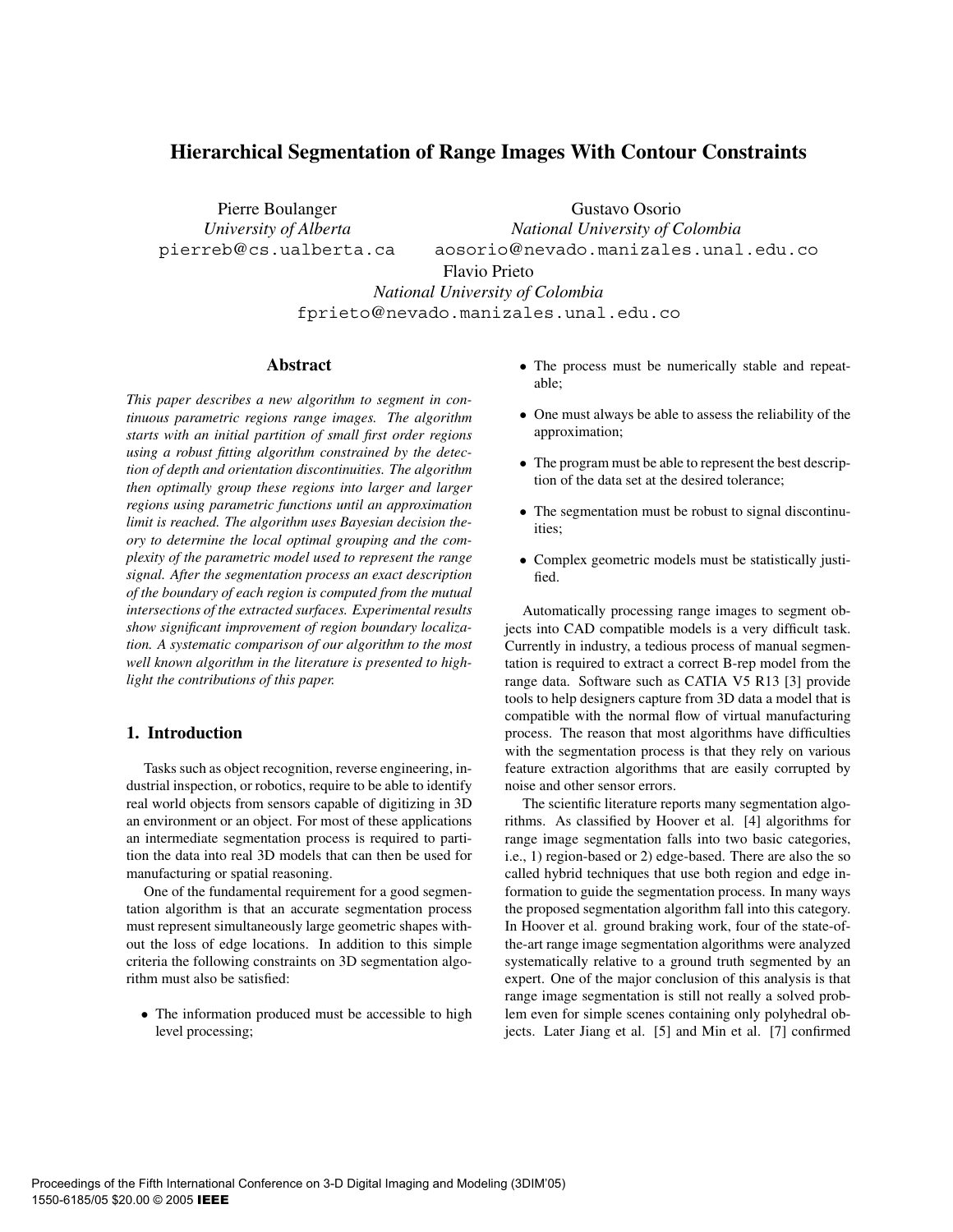those results by further refining this comparison technique. The main problem is that in most algorithms, it is hard to detect accurately at the same time geometric surfaces and exact edge locations. This is key for the reverse engineering problem since most CAD modelling tools require an exact B-rep representation. Hoover et al. segmentation comparison framework is widely used for evaluating segmentation algorithms, including segmentation algorithms [8] for curved surface and in [7] to compute optimal segmentation parameters.

In this paper, we will analyze a new segmentation algorithm based on a hierarchical grouping of an initial partition based on a Bayesian criteria. The algorithm starts with an initial partition of the range data constrained by the detection of depth and orientation discontinuities. These constrains are then used for the seed region estimation process were a robust random sampling algorithm is used to estimate the dominant mode in the seed regions. This is an essential process to avoid contamination of the seed regions by shot noise or/and undetected discontinuities.

From this initial partition, the algorithm starts grouping these regions into larger and larger regions until the approximation error in one of the region is greater than a predetermined threshold. The algorithm then try to transform these primitives into more complex ones by using higher order parametric models. The key idea behind the algorithm is that one should start with the simplest hypothesis about the model of the data, and gradually increase the complexity of the hypothesized model as statistical evidence grows. This hierarchical region growing algorithm produce accurate estimated of each region but like in most algorithms usually at the expense of boundary localization especially with noisy data.

In order to solve this problem an intersection algorithm between adjacent surfaces was developed to re-estimate more accurately the boundary location from the segmented surfaces. It is based on a parametric intersection algorithm and can be used for planar as well as for more complex curve surfaces. Closure and smoothness of the contours is guaranteed using a snake like algorithm based on a vector flow field.

This paper present a consistent view of the grouping criterion, the generalization process based on Bayesian decision framework, and the redetermination of the region boundaries. The end result of this segmentation process is a compact representation of a scene composed of continuous surface patches usually represented as a Boundary Representation (B-rep) saved in STEP or IGES formats that can be directly loaded in advanced CAD system such as CATIA.

### **2. Problem Definition**

In this approach to segmentation, the relevant structure of a range image is viewed as a piecewise smooth parametric polynomial contaminated by noise. A piecewise smooth parametric surface  $\vec{\eta}(u, v)$  can be partitioned into N smooth surface models  $\vec{f}_l(u, v; \mathbf{A}_l)$  over a connected support region  $\Omega_l$ :

$$
\vec{\eta}(u,v) = \sum_{l=1}^{N} \vec{f}_l(u,v; \mathbf{A}_l) \xi(u,v, \Omega_l)
$$
 (1)

where  $\xi(u, v, \Omega_l)$  is the characteristic function of the region  $\Omega_l$ , and is equal to one if  $(u, v) \in \Omega_l$  and zero otherwise. The array  $A_l$  is the model parameters. The function  $\vec{\eta}(u, v) = (x, y, z)^T$  is a three dimensional signal corresponding to the  $x, y, z$  components.

The segmentation problem can be stated as following: given a discrete range image  $\vec{r}(u_i, v_i) = (x_i, y_i, z_i)^T$ and an approximation thresholds  $\varepsilon_t$  find the N image regions  $\Omega_l$  approximated by N statistically reliable functions  $\vec{f}_l(u_i, v_i; \mathbf{A}_l)$  subject to:

$$
\chi^2 = \frac{1}{n_l} \sum_{(u_i, v_i) \in \Omega_l} (\vec{f}_l - \vec{r})^T \Sigma^{-1} (\vec{f}_l - \vec{r}) < \varepsilon_t \tag{2}
$$

The parameter  $n_l$  is equal to the number of pixels in the region  $\Omega_l$ . The matrices  $\Sigma$  is the covariance matrices of the noise associated to the range signal and can be modelled using a technique described in [9].

The basic steps of the algorithm are the following:

- 1. Do an initial partitioning of the data set based on a first order parametric model using a robust fitting technique constrained by depth and orientation discontinuities.
- 2. Group adjacent first order regions with other first order regions or points to produce a larger first order region. Validate the grouping corresponding to the one which is the most similar based on a Bayesian criterion.
- 3. Loop until the similarity criterion is smaller than a predetermined threshold.
- 4. Generalize the first order regions to second order one if the decision is supported by statistical significance test.
- 5. Group adjacent first or second order regions to other points, first, or second order regions to produce a larger region corresponding to the highest order of the two. Validate the grouping corresponding to the one which is the most similar.
- 6. Generalize second order regions into higher order parametric polynomials using geometrical heuristics if it is supported by Bayesian decision.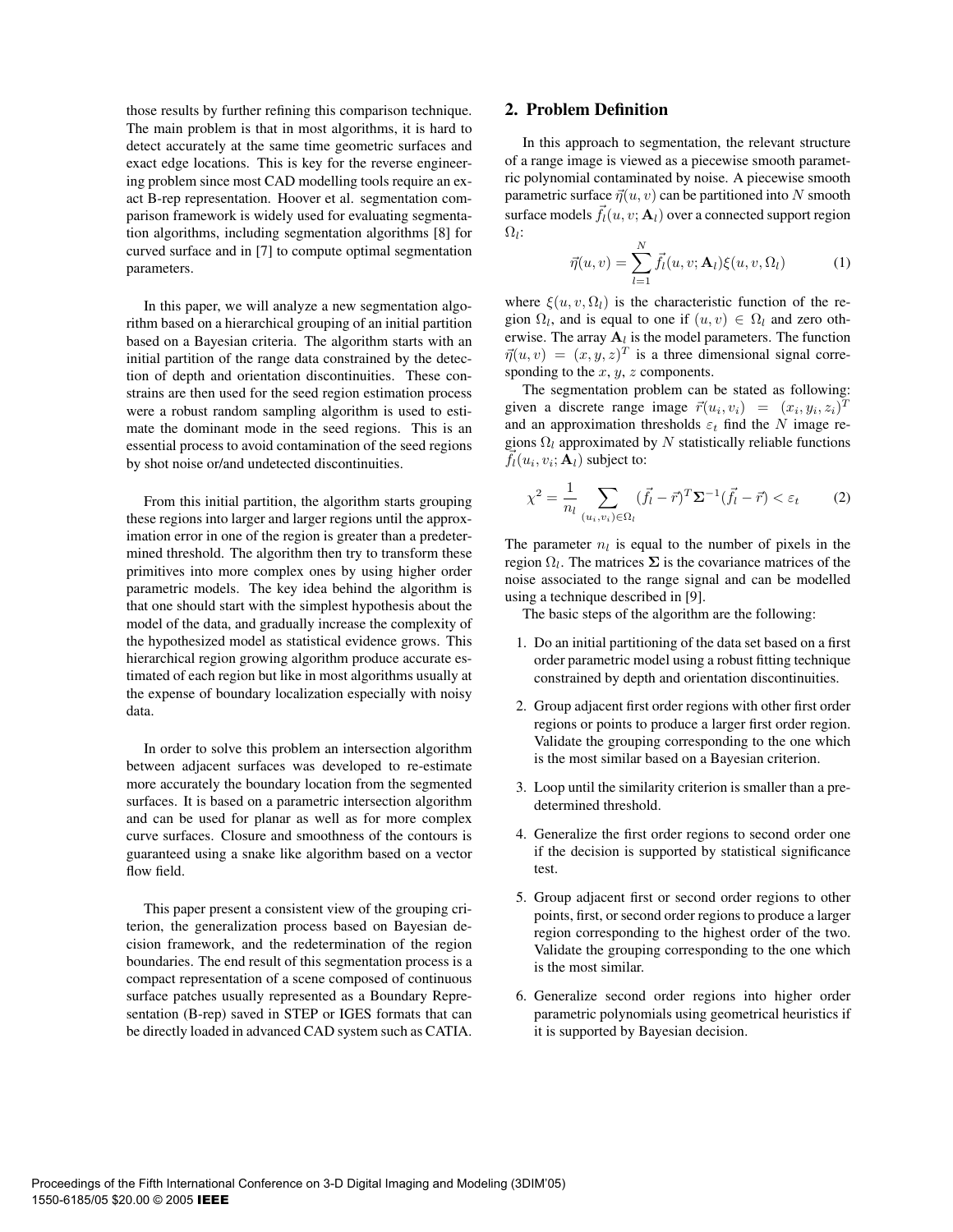- 7. Proceed with more grouping until no more regions are generalized.
- 8. Re-compute accurate boundary regions by performing surface to surface re-intersections and vector flow smoothing to guaranty closure and smoothness.

#### **3. Signal Representation**

The type of model used to represent the shape of the range data is highly constrained by the feasibility of the corresponding segmentation algorithm. A parametric Bézier polynomial is used to represent the range signal and is defined as:

$$
\vec{f}_l(u, v; \mathbf{A}_l) = \sum_{i=0}^k \sum_{j=0}^k \vec{a}_{ij} B_i(u) B_j(v)
$$
(3)

 $B_m(t)$  is a Bernstein polynomial defined as:

$$
B_m(t) = \frac{k!}{(k-m)!m!}t^m(1-t)^{k-m}.
$$
 (4)

This equation can be represented in matrix form by:

$$
\vec{f}_l(u, v; \mathbf{A}_l) = \mathbf{A}_l \mathbf{M}_{l|uv}
$$
 (5)

where the array  $\mathbf{A}_l = [\vec{a}_{00}, \vec{a}_{10}, \vec{a}_{01}, \cdots, \vec{a}_{kk}]$  is the coefficients array of size  $3 \times (k+1)^2$  and

$$
\mathbf{M}_{l|uv} = [B_0(u)B_0(v), B_1(u)B_0(v), B_0(u)B_1(v), \cdots, B_k(u)B_k(v)]^T
$$
 (6)

is the basis function matrix of size  $(k + 1)^2 \times 1$ .

If one assume that the range data  $\vec{r}(u_i, v_i)$  is corrupted by Gaussian noise of means  $\vec{\mu}_r = \vec{\mu}_c = \vec{0}$  and for which the covariance matrices are equal to  $\Sigma$ , then the optimal model coefficients are the ones which minimize the log-likelihood function of the observations corresponding to the minimum of the standard least squared metric  $L^2$  given by equation (2).

The minimum occurs when  $\nabla_{\mathbf{A}_i} \chi^2 = 0$  which correspond in matrix form to:

$$
\mathbf{T}_l = \mathbf{A}_l \mathbf{L}_l \tag{7}
$$

where  $\mathbf{L}_l = [\mathbf{M}_{l|u_1v_1}, \cdots, \mathbf{M}_{l|u_nv_n}]$  is a matrix of size  $(l_1+1)^2$ ,  $\mathbf{L}_l$  and  $\mathbf{T}_l$  is  $\mathbf{L}_l$  is  $\mathbf{L}_l$  is a matrix of size  $(k+1)^2 \times n_l$  and  $\mathbf{T}_l = [\vec{r}(u_1, v_1), \cdots, \vec{r}(u_{n_l}, v_{n_l})]$  a matrix of size  $3 \times n_l$  corresponding to the sensor measurements. The solution correspond to the normal equation equal to:

$$
\mathbf{A}_{l} = \mathbf{T}_{l} \mathbf{L}_{l}^{T} (\mathbf{L}_{l} \mathbf{L}_{l}^{T})^{-1} = \mathbf{V}_{l} \mathbf{R}_{l}^{-1}
$$
 (8)

where  $\mathbf{R}_l$  is an Hermitian matrix of size  $(k+1)^2 \times (k+1)^2$ corresponding to the covariance matrix of the basis functions and  $V_l$  is a matrix corresponding to the correlation between the basis functions and the measurements. Using this notation the covariance matrix of the approximation error is equal to:

$$
\hat{\mathbf{\Sigma}}_l = \mathbf{T}_l \mathbf{T}_l^T - 2\mathbf{A}_l \mathbf{V}_l^T + \mathbf{A}_l \mathbf{R}_l \mathbf{A}_l^T
$$
 (9)

The average error on the model parameters  $\delta A_l$  is proportional to the diagonal element of the inverse of the matrix  $\mathbf{R}_l$ , i.e.,

$$
\delta \mathbf{A}_{l} = \frac{\mathbf{D}_{l}^{T} \mathbf{U}_{l}}{n_{l} - (k - 1)^{2}} = [\delta \mathbf{A}_{l|i}, \delta \mathbf{A}_{l|j}, \delta \mathbf{A}_{l|k}]^{T} \quad (10)
$$

where  $\mathbf{D}_l = [\text{Diag } \hat{\mathbf{\Sigma}}_l] = [\hat{\sigma}_{l|i}^2, \hat{\sigma}_{l|j}^2, \hat{\sigma}_{l|k}^2]$  is a  $1 \times 3$  matrix corresponding to the variance of the fitting error in each orthogonal directions and is equal to the diagonal elements of the matrix  $\hat{\Sigma}_l$ . The matrix  $U_l = [\text{Diag } R_l^{-1}]$  is a  $1 \times (k+1)^2$  matrix where each element is the diagonal  $1 \times (k + 1)^2$  matrix where each element is the diagonal element of the covariance matrix  $\mathbf{R}_l^{-1}$ 

#### **4. Initial Partition Method**

Like many region growing techniques, one needs to make an initial guess of the primitives and then iteratively refine the solution. Besl [1] used the topographic map based on the sign of Gaussian and mean curvatures to determine seed points where his algorithm grows regions of increasing size and complexity from. There is a relationship between the quality of the initial guess and the number of iterations required to converge to the final region size. Because of the importance of the initial partition, the algorithm use a robust fitting technique constrained by previously detected depth and orientation discontinuities using a morphological technique described in [2]. The algorithm uses a Least Median Square (LMS) fitting method first described by Rousseeuw and Leroy [10] which allows a robustness up to 50% outliers. The algorithm to find the initial partition is the following:

- Set the window size  $L = L_{\text{max}}$  to the maximum window size (typically  $11 \times 11$ ).
- Find a square neighborhood of size  $L \times L$  where there is no depth nor orientation discontinuities present.
- Do least median square fitting and detect the outliers (not sensitive to 50% of outliers).
- Eliminate the outlier from the window by releasing their availability to be used by other regions.
- Compute the least square model without the outliers.
- Proceed for the whole image with the same window size.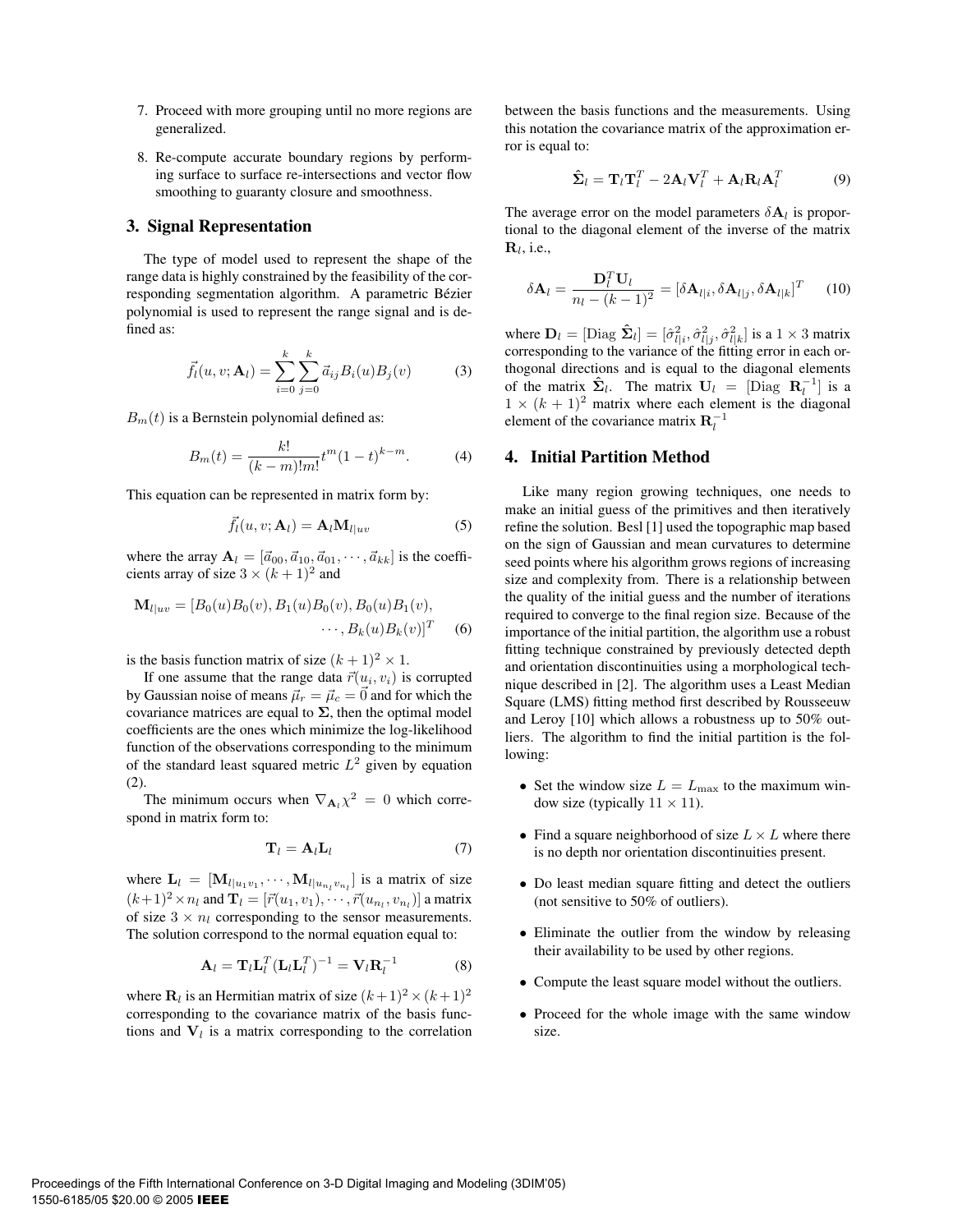• Do the same operation with a reduced window size  $L = L - 2$  until the minimum window size  $L_{\text{min}}$  has been reached (typically  $3 \times 3$ ).

This new initial partition technique is not sensitive to impulse noise (up to 50% of outliers) and is capable of producing excellent seed regions even for a large neighborhood.

## **5. Compatibility Function**

A similarity function is a predicate that determine if two regions can be merged into one. Let  $\Omega_i$  be a region composed of  $n_i$  points defined by the maximum likelihood model parameters  $\mathbf{A}_i = (\vec{b}_{00}, \vec{b}_{10}, \cdots, \vec{b}_{kk})^T$  for the range signal. Each region is also characterized by their covariance matrices  $\hat{\Sigma}_i$ . Let  $\delta \mathbf{A}_i = (\delta \vec{b}_{00}, \delta \vec{b}_{10}, \cdots, \delta \vec{b}_{kk})^T$  be the margin of error on the model parameters estimated by equation (10). Let  $\{\Omega_m\}$  be the set of  $N_t$  regions adjacent to the region  $\Omega_i$  and defined by the models  $\mathbf{A}_m$  with a margin of error equal to  $\delta \mathbf{A}_m$ . The best grouping of region  $\Omega_i$ with one of its neighbors correspond to the one for which:

$$
P(\Omega_b \wedge \Omega_i | \Omega_i) = \max_b \frac{\prod_{u,v \in \Omega_i} p_t(u, v | \mathbf{A}_b) p(\delta \mathbf{A}_b)}{\sum_{j=1}^N \prod_{u,v \in \Omega_i} p_t(u, v | \mathbf{A}_j) p(\delta \mathbf{A}_j)}
$$
(11)

where  $p_t(u, v | \mathbf{A}_b)$  is equal to the probability that a point in region  $\Omega_i$  with coordinate u and v would be predicted by one of the model  $A_b$  adjacent to  $\Omega_i$ . The likelihood of grouping the region  $\Omega_i$  with  $\Omega_b$  is given by:

$$
P(\Omega_i|\mathbf{A}_b) = \alpha \, \exp\left(-\frac{\hat{\sigma}_{ib}^2}{2}\right) = \prod_{u,v \in \Omega_i} p_t(u,v|\mathbf{A}_b) \quad (12)
$$

where

$$
\hat{\sigma}_{ib}^2 = \text{Tr}[(\mathbf{T}_i \mathbf{T}_i^T - 2\mathbf{A}_b \mathbf{V}_i^T + \mathbf{A}_b \mathbf{R}_i \mathbf{A}_b^T)\mathbf{\Sigma}^{-1} \qquad (13)
$$

is the sum of the square difference between the functions representing region  $\Omega_b$  extrapolated to predict region  $\Omega_i$ . The function  $p(\delta A_b)$  is the *a priori* probability of the region  $\Omega_b$  and can be evaluated by the following equation:

$$
p(\delta \mathbf{A}_b) = \omega_1 \exp \left(-\frac{1}{2} [\delta \mathbf{A}_{b|x} \ \mathbf{\Sigma}_A^{-1} \ \delta \mathbf{A}_{b|x}^T + \delta \mathbf{A}_{b|y} \ \mathbf{\Sigma}_A^{-1} \ \delta \mathbf{A}_{b|z}^T + \delta \mathbf{A}_{b|z} \ \mathbf{\Sigma}_A^{-1} \ \delta \mathbf{A}_{b|z}^T \right]
$$
(14)

where  $\Sigma_A$  is equal to the true covariance matrix of the parameters  $A_b$  and represents the strength of the belief that the coefficients of the matrices  $A_b$  are the true value of the coefficients. In practice, the covariance matrix cannot be evaluated, but in our implementation, we artificially set the diagonal elements of the matrix  $\Sigma_A$  equal to  $\beta^2$  and the off-diagonal to zero.

From equations (11), (12), and (13) the *a posteriori* probability of a grouping correspond to the one which maximize the numerator. If one computes the log of the numerator of equation (11), one can obtain a grouping coefficient equal to:

$$
c_{ib} = \hat{\sigma}_{ib}^2 + \frac{(\hat{\sigma}_{b|x}^2 + \hat{\sigma}_{b|y}^2 + \hat{\sigma}_{b|z}^2) \text{Tr } \mathbf{R}_b^{-1}}{\beta^2 (n_b - (k - 1)^2)}
$$
(15)

Using this compatibility coefficient, one can select the best groupings, by selecting from all the possible grouping the one corresponding to the minimum value.

#### **6. Geometrical Generalization**

The problem of segmentation is to find the most reliable minimal description of an image. This statement implies that the complexity of the model used by the segmentation algorithm must only be increased if there is a strong statistical evidence. Let  $\hat{\sigma}_t^2$  be the approximation<br>error of the model with the larger number of parameters error of the model with the larger number of parameters  $p_{\text{max}} = (k + 1)^2$  as computed by equation (9). Its value is kept as a comparison basis. In order to validate a parameter in the coefficient matrix  $A_l$  the algorithm first eliminate this element from the coefficient matrix by setting it equal to zero and then compute the new approximation error  $\hat{\sigma}_n^2$ .<br>The variation of the relative error is given by: The variation of the relative error is given by:

$$
\frac{\hat{\sigma}_n^2 - \hat{\sigma}_t^2}{\hat{\sigma}_t^2} = \frac{\hat{\sigma}_n^2}{\hat{\sigma}_t^2} - 1 = r - 1.
$$
 (16)

The variables  $\hat{\sigma}_n$  and  $\hat{\sigma}_t$  are equal to the sum of the squared error for the reduced model and the full model respectively.

If the statistics  $r$  is close to unity, one may conclude with confidence that the  $i^{\text{th}}$  component of one of coefficient matrices is not statistically significant. The statistical distribution of the variable  $r$  is distributed as a Snedecor's  $F$  distribution with  $\nu_1 = 1$  and  $\nu_2 = n_l - p_{\text{max}}$  degrees of freedom. The decision to reject the parameter  $i$  from the coefficient matrix with a degree of confidence  $\alpha$  is given by:

$$
P_F(r \ge r_o) = \int_{r_o}^{\infty} p_F(r) dr \ge \alpha.
$$
 (17)

In the algorithm the parameter  $\alpha$  is set equal to 0,1.

### **7. Intersection of Surfaces**

Once the region growing process is finished it is essential to re-adjust the boundaries of each region by performing a geometric intersection. Lets define the parametric patch for one parametric linear surface to be:

$$
\begin{bmatrix} a_{11} & a_{12} & a_{13} \\ a_{21} & a_{22} & a_{23} \\ a_{31} & a_{32} & a_{33} \end{bmatrix} \begin{bmatrix} 1 \\ u \\ v \end{bmatrix} + \begin{bmatrix} C_x \\ C_y \\ C_z \end{bmatrix} = \begin{bmatrix} x \\ y \\ z \end{bmatrix} \tag{18}
$$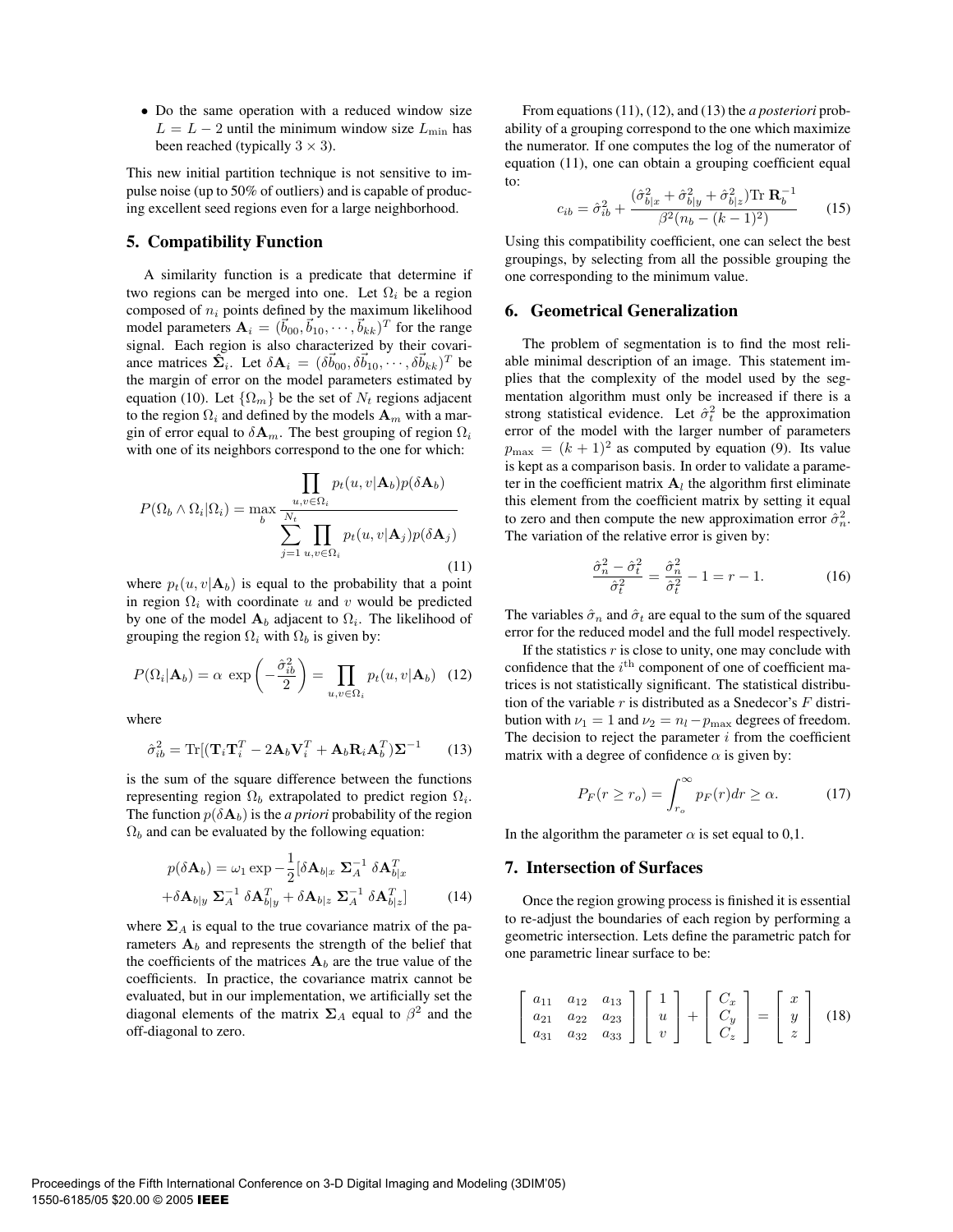By combining the origin term to equation (18) one can expressed this equation in matrix form by:

$$
\mathbf{A}_{i} = \left[ \begin{array}{ccc} a_{11} + C_x & a_{12} & a_{13} \\ a_{21} + C_y & a_{22} & a_{23} \\ a_{31} + C_z & a_{32} & a_{33} \end{array} \right] \tag{19}
$$

$$
\vec{p}_i = \begin{bmatrix} 1 \\ u \\ v \end{bmatrix}; \vec{s}_i = \begin{bmatrix} x \\ y \\ z \end{bmatrix}
$$
 (20)

where  $\mathbf{A}_i \cdot \vec{p}_i = \vec{s}_i$ . Let  $\vec{o}_i = [C_{xi}, C_{yi}, C_{zi}]^T$  be the ori-<br>gin vector of the plane. The equation of a vector  $\vec{v}$  at the gin vector of the plane. The equation of a vector  $\vec{v}$  at the boundary is defined by:

$$
(\vec{o}_i + \vec{v}) \cdot \vec{n}_i = \vec{0} \tag{21}
$$

where  $\vec{n}$  is the normal of the plane. The vector  $\vec{v}$  is determined from two adjacent plane by:

$$
\vec{v} = t\vec{v}_{ij} + \vec{o}_{ij} \tag{22}
$$

where  $\vec{o}_{ij}$  is a point that belong to both surface i and j and  $\vec{v}_{ij} = \vec{n}_i \times \vec{n}_j$  is equal to the cross product between the two surface normals  $\vec{n}_i$  and  $\vec{n}_j$ .

One can see in Figure 1a the result of the segmentation with an overlay of the detected intersection lines and in Figure 1b the new surface edges replaced by the line equation. In some cases the new boundaries may not join the other boundaries creating gaps in the contour of the region. In order to solve this problem we used an active contour algorithm using a gradient vector flow (GVF) fields . The minimization of the active contours is achieved by solving a pair of decoupled linear partial differential equations which diffuses the gradient vectors of the binary edge map computed from the surface re-intersections. An exact description of the algorithm can be found in Xu and Prince [12]. One advantage of this algorithm over a traditional snake is that it is insensitivity to initialization and have the ability to move into concave boundary regions effectively closing a region. One can see in Figure 1c the gradient vector field for the edges illustrated in Figure 1b and in Figure 1d the resulting segmentation created by this algorithm. Using this technique, we were able to close all edges in each region creating a smooth and air tight contours, an essential condition for B-rep.

#### **8. Results**

The main purpose of this section is to evaluate the segmentation algorithm developed in this paper relative to the current state-of-the-art.

In order to make this evaluation, it is important to use a frame work that allows the comparative analysis with different techniques reported in the literature. In Hoover et



**Figure 1. Segmentation with boundary correction (a) Initial segmentation with new edge candidates for boundary replacement, (b) new boundaries using line equations, (c) vector flow field computed from edge map of Figure 1b, (d) resulting segmentation after edge correction.**

al. [4] the performance metric is based on a comparison of the result from automatic segmentation algorithms (Machine Segmentation - MS) with a hand made segmentation performed by an expert (Ground Truth - GT ). Following this comparison process, every regions in the MS image are classified as one instance of the following five possible categories: correct detection, over-segmentation, undersegmentation, missed and noise. The evaluation process of our segmentation algorithm should take into account the fact that the optimal criteria is a function of the error obtained between the parametric model and the range data, this mean that the GT images are not involved in the fitting and clustering process. Another aspect that should be considered is that the techniques with the best performance include global information in the segmentation process, or they include additional fitting for borders calculation. Figure 2a presents the segmentation results with the segmentation algorithm developed at the University of Bern (UB) [6] which was considered the best algorithm at the time according to Hoover et al. [4] and more recently in Min et al. [7]. Figure 2b illustrate the segmentation results of our algorithm. One can notice that because of the noise one of the orientation discontinuities was miss classified. This is mainly due to the fact that during the initial partition process the local signal created by the orientation discontinu-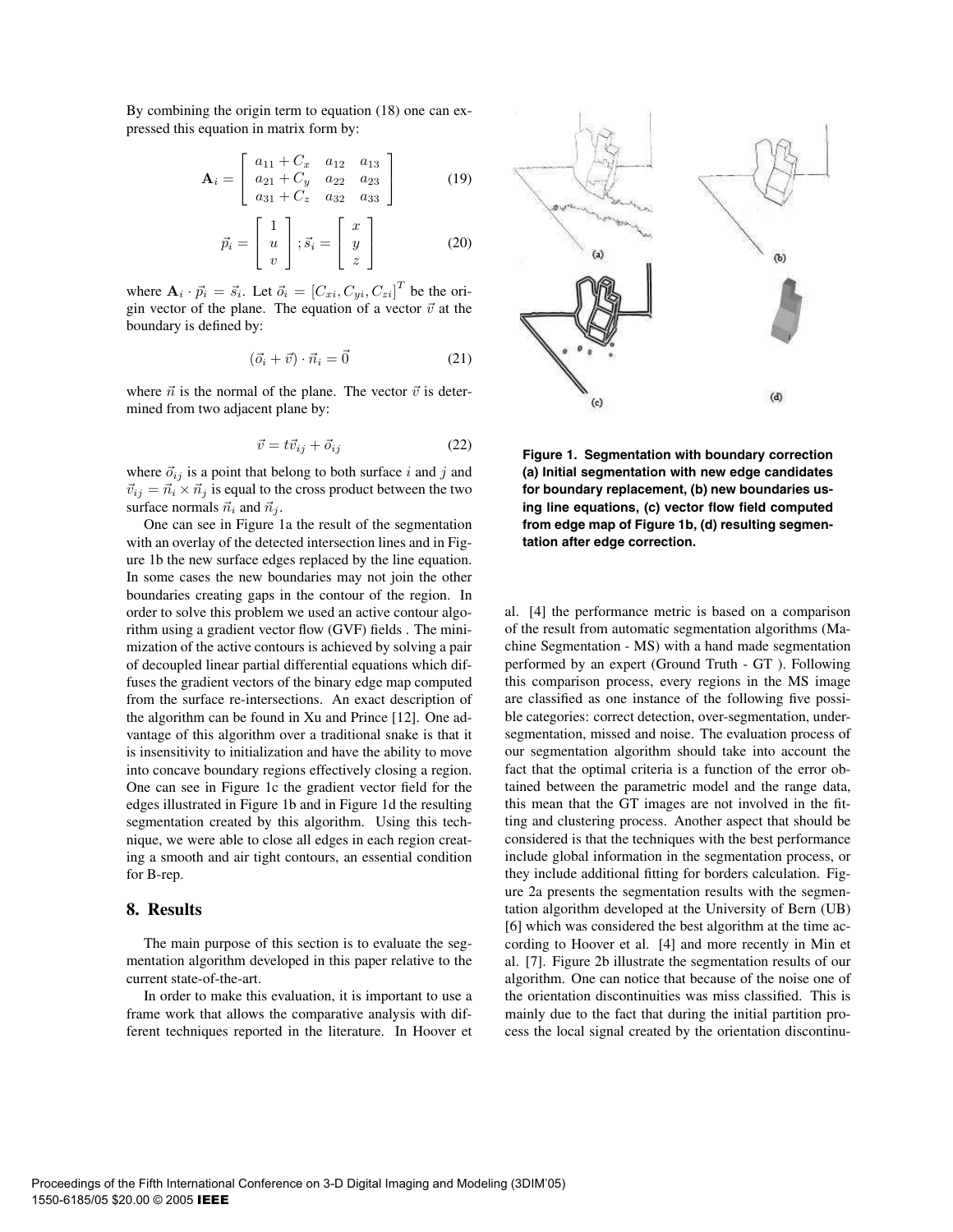ities is in the same order of magnitude as the noise, hence contaminating the seed regions close to the orientation discontinuities. One can see in Figure 2c, the results of the reintersection process and in Figure 2d the segmented object extracted automatically from its background. One can see that the re-intersection process solves the problem associated to the region growing algorithm and create a quasi perfect segmentation. As suggested by Hoover et al., we also used multiple (30) range images from USF [11] perceptron range image database to compare the results of our segmentation algorithm with the University of Bern. One can see the comparison results in Figure 3. Initially our algorithm without boundary constraints was inferior to the UB algorithm. Although if we segment the background, we had in appearance a better performance. This is due to the fact that the comparison methodology do not take into account the weight of the background pixels. On the other hand adding the boundary constraints did improve significantly our algorithm where in fact there is no major differences between ours and the UB algorithm. The main difference is that our algorithm can generalize to higher order surfaces and that the UB algorithm is limited to planar surfaces.



**Figure 2. Segmentation results:(a) Segmentation with UB algorithm , (b) segmentation with our algorithm, (c) corrected contours, (d) new segmentation with corrected contours.**



**Figure 3. Comparison between the UB algorithm and the proposed algorithm.**

### **9. Conclusion**

We present, in this paper, a new hierarchical segmentation algorithm based on an optimal Baysian grouping criterion and a re-intersection algorithm between the surfaces. In general, region growing algorithms extract information from the local to the global levels where eventually global levels get corrupted by misclassifications producing over segmentation of local information. Most algorithms do not take into account that one can use global information to correct these mistakes. This algorithm is trying to solve this problem by using surface to surface re-intersection of parametric surface patches. We have demonstrated that for planar patches this algorithm operate as well as the University of Bern algorithm with similar optimal operating conditions and without the constraints of working exclusively for planer patches. This re-intersection algorithm is a significant improvement of our previous algorithm presented in [2]. Currently our algorithm works only for first order Bézier surfaces but we are currently working on a more general surface to surface intersector that will be able to deal with surfaces with higher order polynomials. In the proposed algorithm, we have also shown that closure and smoothing of the surface contours can be easily achieved using a snake algorithm based on gradient vector flow. In the current implementation the contours of each surface patches is post-processed where each contour is approximated by B-Spline curves and the resulting model saved as a B-rep, ready to be used in a CAD system. We are also modifying our current algorithm to work on triangular meshes, a must if one want to work with multi-view data.